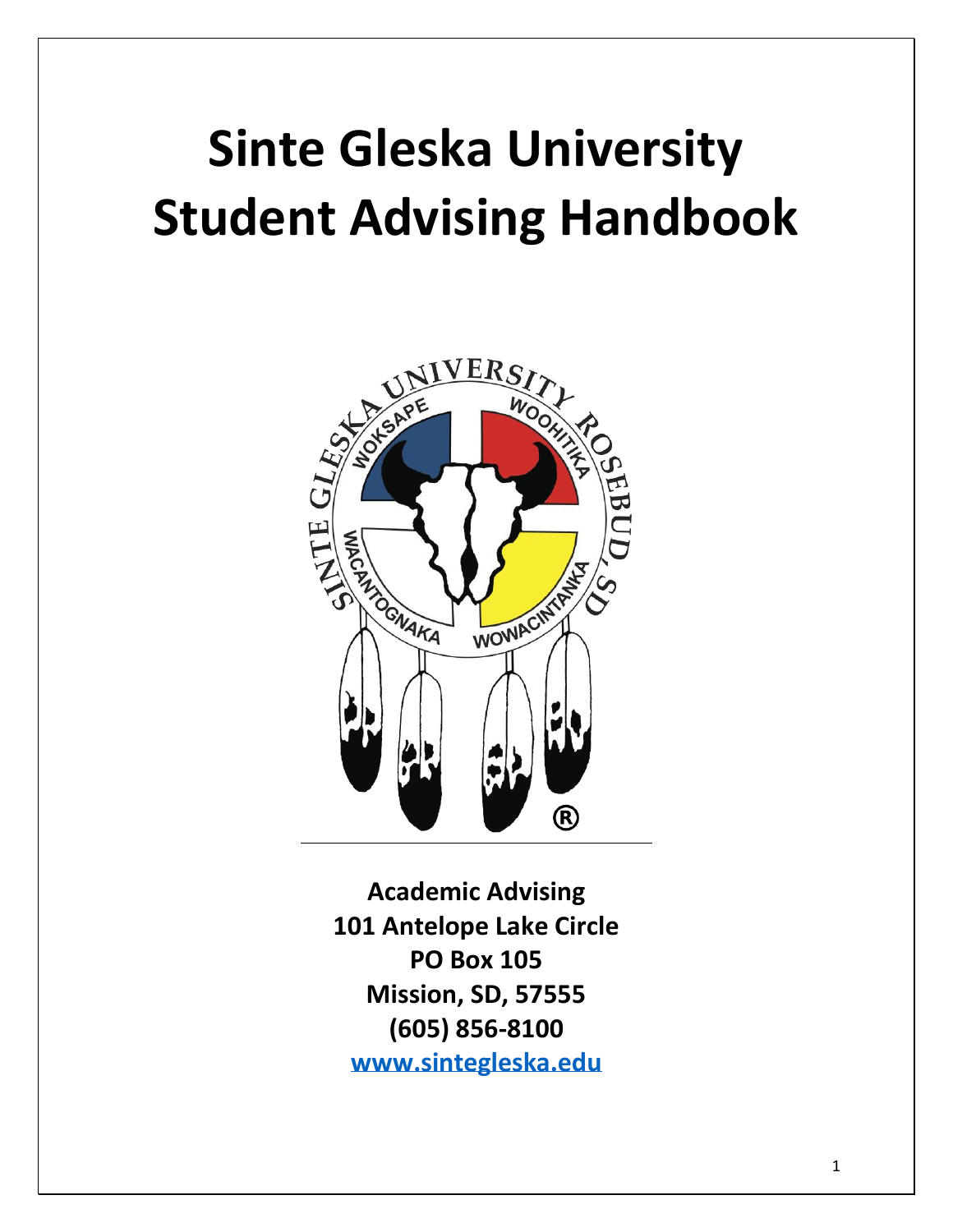# **Student Advising Handbook**

# **1.) Advisors are more than people who just help you pick out classes. What else can advisors help you with?**

Advisors can help students who:

- Need guidance through their major and/or Concentrated Area of Study or Emphasis Area
- Have not yet declared a major
- Are in transition between majors and/or Concentrated Area of Study or Emphasis Area
- Are undecided about their academic path
- Need a guide down their career path
- Need a guide for registering for classes
- Need help starting in the right direction

Visit us anytime. We're here for you.

**2.) How many times a year should you meet with your advisor? When?** Students should be in consistent contact with their advisor throughout the year. Students should meet with their advisor prior to each semester's registration AND at the time of each semester's registration.

# **3.) What to bring when you meet with your advisor:**

- Review your status sheet that details the academic requirements for your program. Bring this with you when you meet with your advisor. Your advisor will also have a copy in your file at his/her office.
- Make a list of courses for next semester based on the University's Academic Schedule. Courses may fill up fast, adding a few extra required courses and/or available times will be beneficial.
- Review course prerequisites, typically offered terms, and other course restrictions on your status sheet or from the SGU website [www.sintegleska.edu](http://www.sintegleska.edu/) before you register.
- Draft a sample academic schedule for the next semester, or if you are particularly organized; for the rest of your academic program.
- Draft of a sample work schedule. If you are working full-time or have a set work schedule, you will want to be aware of those hours,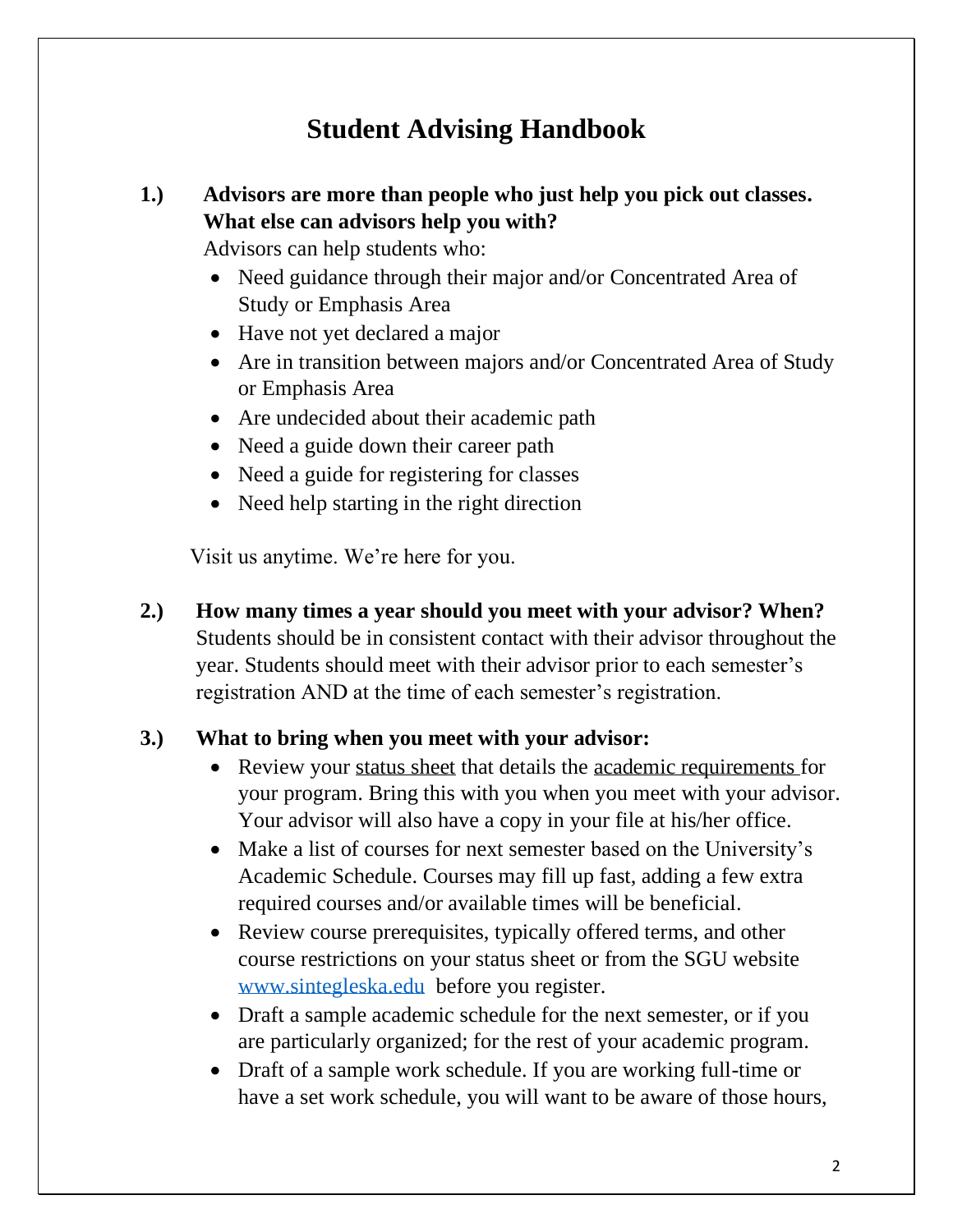while selecting classes, to ensure you do not run into conflicts. This also applies if you have a family or other commitments that may affect when you are available for classes. Be honest about your work load, academic needs, personal commitments, financial concerns, etc., that could impeded you ability to have a successful academic career. Your advisor wants to help you be successful, but much of your success will depend on you.

• Draft questions regarding your academics and future career goals

# **4.) A good advisee should…**

- Review the Student Advisement Handbook and your status sheet before advisement meetings.
- Keep appointments with your advisor. If you need to cancel, let them know ahead of time.
- Bring a list of required classes that are available and do not conflict with work and personal schedules. Perhaps, select alternate, required courses in case some are full.
- Bring a copy of your status sheet.
- Bring additional questions for your advisor.
- Understand grade points indicate the quality of work. Make sure you understand your program's requirements for Grade Point Averages (GPA) and for individual courses.

# **5.) What is expected of advisees…?**

- *Awareness:* Advisees should be aware of the requirements and the basic guidelines of their studies.
- *Initiative:* Advisees should take the initiative to keep their advisors informed of any problems that they encounter during the semester that may affect their studies.
- *Interests:* Advisees should speak with their advisors regarding cocurricular opportunities and interests.
- *Planning:* Advisees should think about potential plans for life after college to facilitate a productive discussion with their advisors.
- *Preparation:* Advisees should prepare for advising meetings in advance. Advisees should be familiar with available courses and should prepare a tentative schedule and/or list of courses available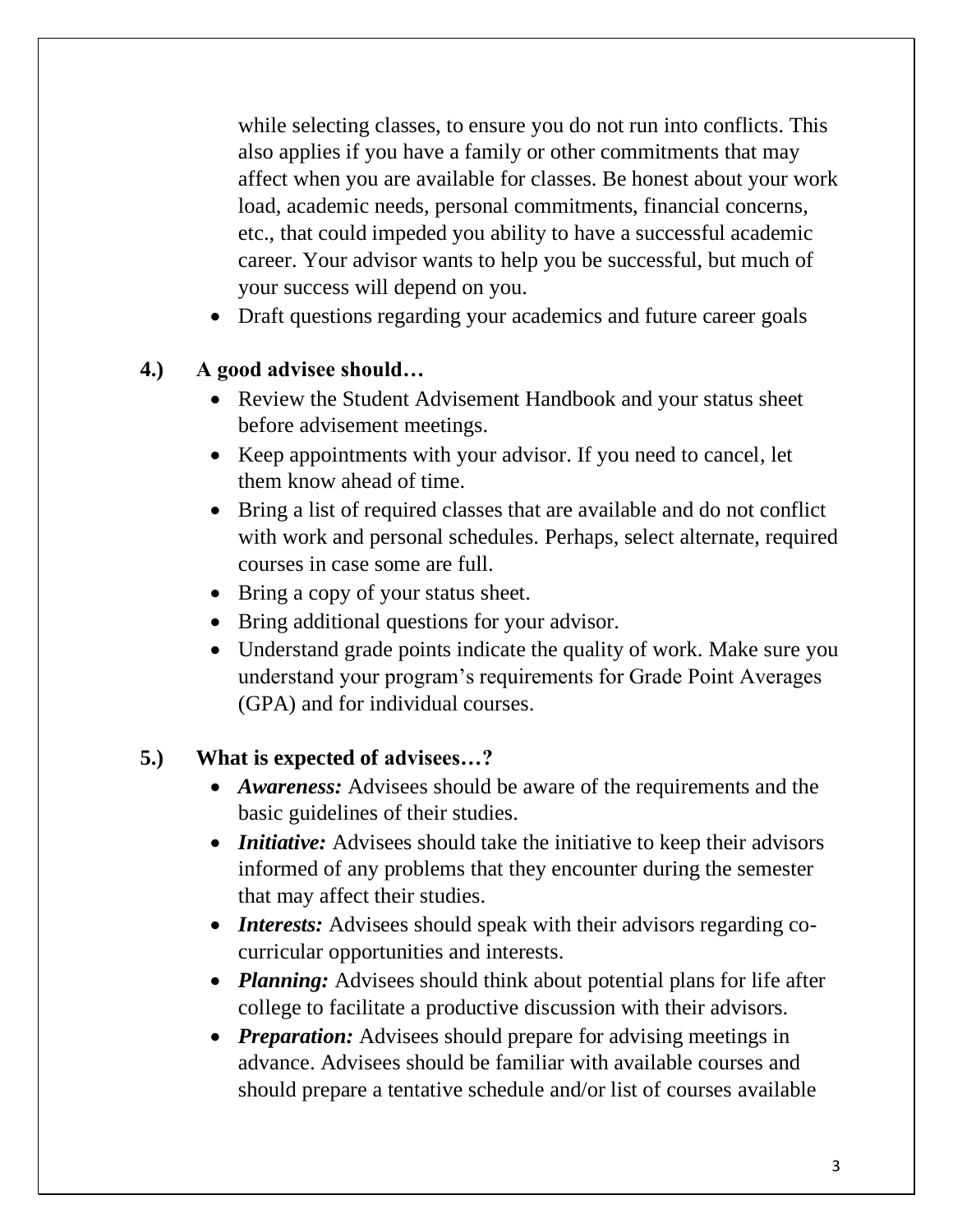for any particular semester. Advisees should have a list of pertinent questions prepared regarding courses, distribution, major and Concentrated Area and Emphasis area requirements.

- *Responsibility:* Advisees should schedule appointments with their major advisors in preparation for course registration.
- **Remember:** This is your university career, take responsibility for it.

#### **6.) A good advisor should…**

- Keep appointments with you. If they need to cancel, they should let you know ahead of time.
- Have a copy of an updated status sheet in your file.
- Make sure that any transfer credits are approved and applied in a timely manner.
- Know where you are at in your college career so they can bring up additional topics to discuss (ex: Asking a freshman-level advisee how they are getting involved, asking a junior-level advisee about plans after college. Etc.)

# **7.) What do I do if my advisor never answers my e-mails, phone calls, or is never in their office during their office hours?**

While email is the official means of communication, we understand the frustration. Both students and advisors have busy schedules. If this continues to be an issue, please contact Dwayne Stenstrom, Sr. at (605- 856-8135), or Marianne Left Hand Bull at (605-856-8164). You may ask to change advisors if he/she is not meeting your expectations.

# **8.) How do I change my major/Concentration or Emphasis/advisor/ etc.?**

Changes to a major and/or concentrated area of study or emphasis must begin with their current advisor. Notification must be made to the Registrar's Office of a change in major after seeking assistance from your current advisor and the assigned advisor from the new major. Department Chairs are responsible to assign you a new advisor and provide you with a copy of the major's requirements.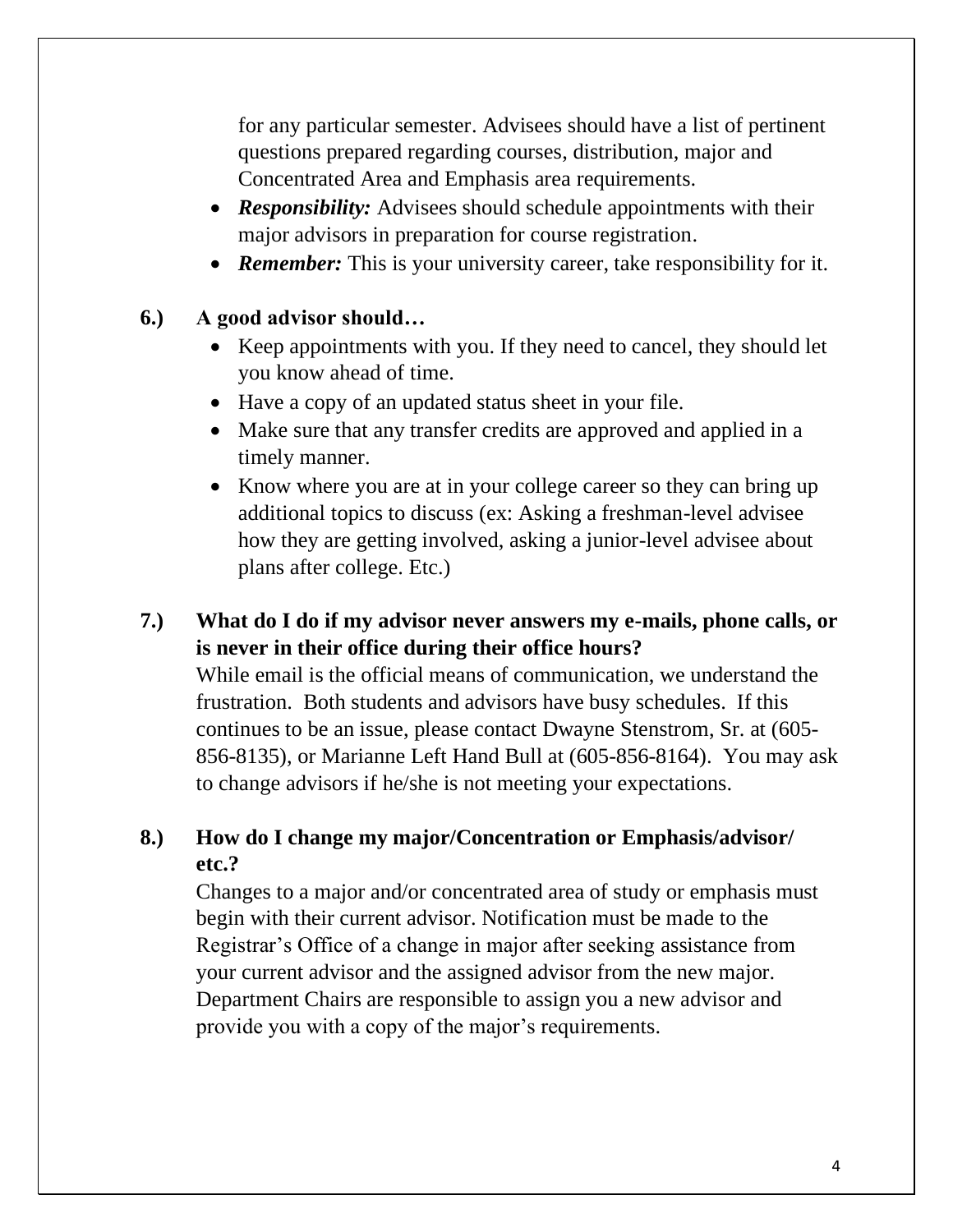# **9.) Where can I find a copy of the catalog?**

An online copy of the current catalog can be found on the SGU website at [www.sintegleska.edu](http://www.sintegleska.edu/)

# **10.) I am having trouble with transfer credits, who should I talk to?**

- For questions regarding transferring credits please contact Cheryl Medearis – SGU VP of Academic Affairs at (605-856-8117) or by email at [cheryl.medearis@sintegleska.edu](mailto:cheryl.medearis@sintegleska.edu) to make an appointment to review transfer credits. A grade of "C" or better is necessary in order to transfer a course. A copy of an OFFICIAL transcript must be on file in the Registrar's Office prior to approving credits for transfer.
- The policy for transfer of credits can be found on pages 21 and 22 of the SGU Catalog online at [www.sintegleska.edu](http://www.sintegleska.edu/)

# **11.) Where can I find information and policies regarding math, reading and English placement tests?**

- Information regarding the Accuplacer Placement Test can be found in the Student Handbook on page 2 under the Admissions Procedure.
- **Math, English and Reading Placement Testing:** SGU requires all incoming freshman students, high school waiver/concurrent students and in some cases, transfer students who demonstrate a less-thanaverage academic record (below 2.00 GPA) to take the Accuplacer Placement Test. Contact Patrice Wright, Director of Foundational Studies at (605-856-8137) or at [patrice.wright@sintegleska.edu](mailto:patrice.wright@sintegleska.edu)

# • **Results of Placement Tests:** Results of Placement Tests are made available to students and their advisor upon completion of the Accuplacer Placement Test.

• **Minimum scores for the Accuplacer:** English and Reading are 236, Math is 234.

# **Additional Resources:**

- **Admissions** 
	- o Michele Reifel-Gunhammer at 605-856-8143 or [michele.reifel-gunhammer@sintegleska.edu](mailto:michele.reifel-gunhammer@sintegleska.edu)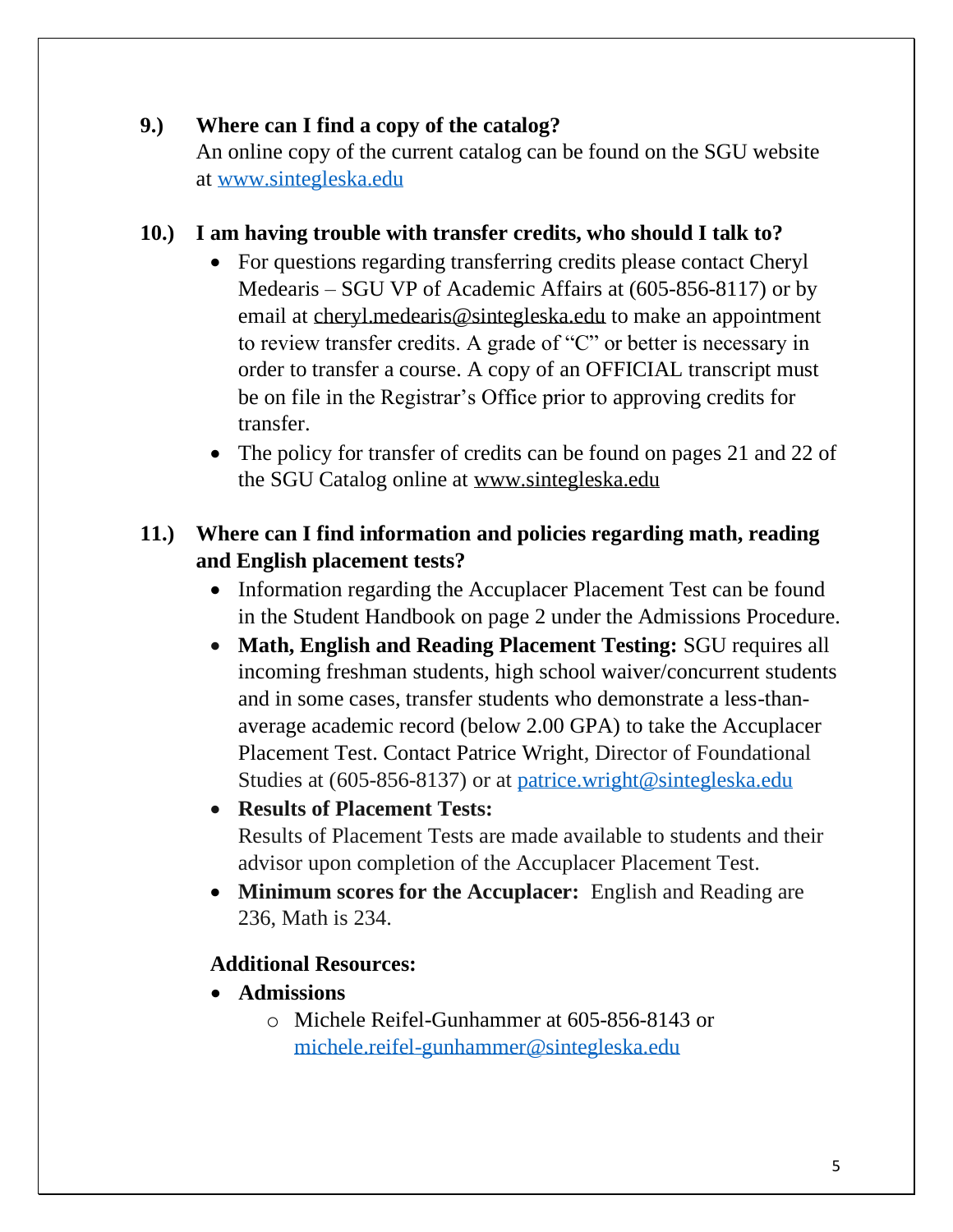# • **Counseling Resource Center**

- o Dwayne Stenstrom, Sr. at 605-856-8164 or [dwayneSr.stenstrom@sintegleska.edu](mailto:dwayneSr.stenstrom@sintegleska.edu)
- o Marianne Left Hand Bull at 605-856-8135 or [Marianne.lefthandbull@sintegleska.edu](mailto:Marianne.lefthandbull@sintegleska.edu)

# • **Financial Aid Office**

o Midas Gunhammer at 605-856-8140 or [midas@sintegleska.edu](mailto:midas@sintegleska.edu)

#### • **Registrar's Office**

o Jack Herman at 605-856-8193 or [jack.herman@sintegleska.edu](mailto:jack.herman@sintegleska.edu)

# • **Student Billing**

- o Jock Schierbeck at 605-856-8184 or [jock.schierbeck@sintegleska.edu](mailto:jock.schierbeck@sintegleska.edu)
- **Student Support Services** 
	- o Debra Bordeaux at 605-856-8552 or [debra.bordeaux@sintegleska.edu](mailto:debra.bordeaux@sintegleska.edu)

#### • **SGU Catalog**

- o [www.sintegleska.edu](http://www.sintegleska.edu/)
- **Student Handbook**
	- o [www.sintegleska.edu](http://www.sintegleska.edu/)

# **12.) Frequently Asked Questions:**

- **Where can I find information regarding Degree Requirements**? Information regarding degree requirements can be found on the SGU website at [www.sintegleska.edu;](http://www.sintegleska.edu/) then refer to the drop-down menu under the Academics section
- **How do I ADD/DROP a course once the semester begins?** After a student is enrolled in classes, changes can be made in course enrollment by obtaining a DROP or ADD form from the Registrar's Office. The DROP or ADD form must be signed by the instructor of the class(es) or the academic advisor AND the student and returned to the Registrar's Office within the drop/add period which is open until the end of the second week of the semester. It is the responsibility of the student to complete the necessary paperwork and return it to the Registrar's Office.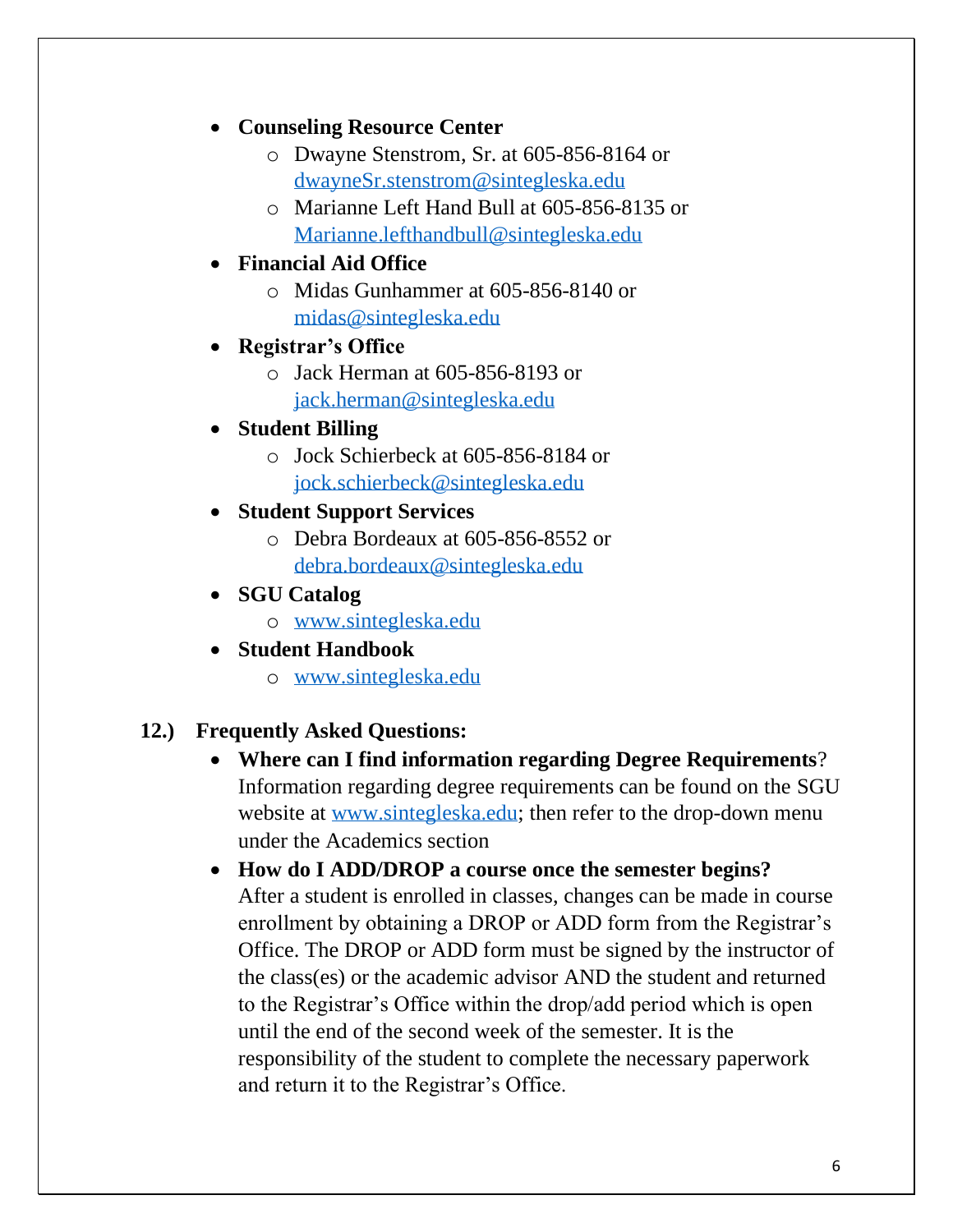• **How do I WITHDRAW from a course once the semester begins?** Withdrawing from a course is the student's responsibility. Students who do not attend class and do not withdraw will receive the grade earned for the course. Instructors can withdraw students from a course or courses due to noncompliance of the attendance policy. Refer to the Student Handbook, pages  $4 \& 5$  for the complete policy statements.

# **Review the checklist to determine what steps you need to take each year at SGU:**

# **Freshman (0-31 earned credits):**

- Attend New Student Orientation
- Visit the department advisor.
- Fulfill any remediation requirements based on your Accuplacer Placement Test results.

# **Sophomore (31-55 earned credits):**

- Complete General Education and Preparation for the Major courses.
- Visit your major advisor to plan your upper division course schedule.

# **Junior (56-83 earned credits):**

- Review your status sheet to make sure you are on track to graduate on time.
- Discuss internship requirements for upper division courses.

#### **Senior (84 or more earned credits):**

- Confirm your schedule with your major advisor.
- Obtain a copy of your status sheet to make sure you will qualify for graduation.
- Meet with your advisor to complete the application for graduation early in the semester.